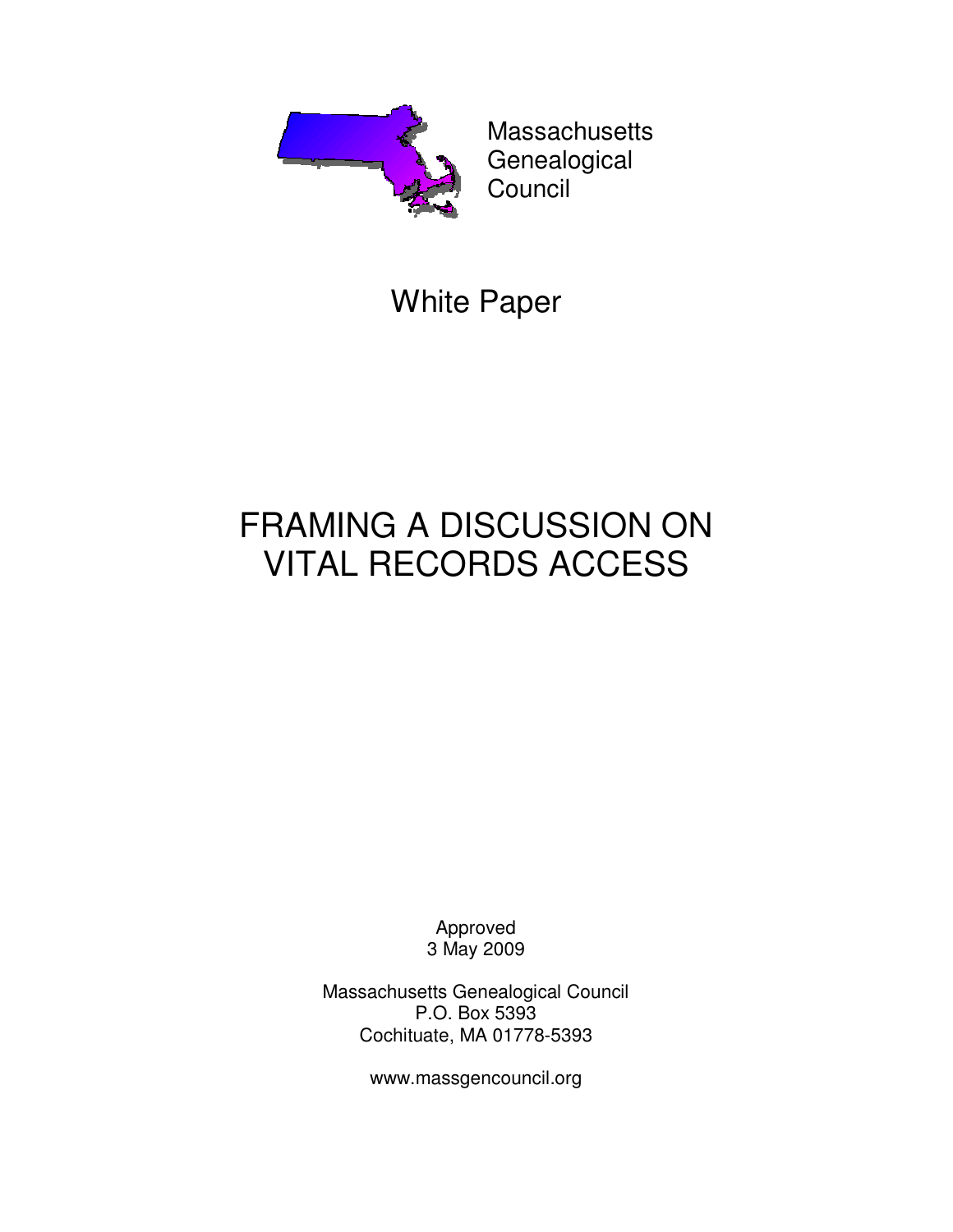### Executive Summary

Genealogists in the United States have faced increasing demands in the last thirty years that their access to vital records be curbed or cut off. These demands come from state legislatures or from state departments of vital statistics. Most recently, staff members and legislative aides have been concerned that providing open records access would have a negative impact on the financial well-being of other constituents through ID theft.

This paper directly addresses those concerns about ID theft and records access. The paper shows the historical arc of these concerns from their inception to the present. In addition, the paper examines actual research on ID theft, its genesis and cost. As the statistics show, birth certificates are not the major source of ID theft in the U.S. In fact, the latest U.S. government report on ID theft does not even list vital records in their list of the six top sources of ID theft.

The solid facts contained in this document, most from government sources, should alleviate the concerns of legislative staff when discussing vital records access and its anecdotal partner, ID theft.

Government-produced records are public records. Massachusetts enacted its first law ensuring that public records are open records in 1637. Giving up legal rights because others assume *against all evidence* that they are misused is not a sensible procedure in an open democratic society. The public good is improved when historians, genealogists, journalists, authors, investigators, and other citizens, have access to records. Genealogists owe it to themselves to advocate for open public records.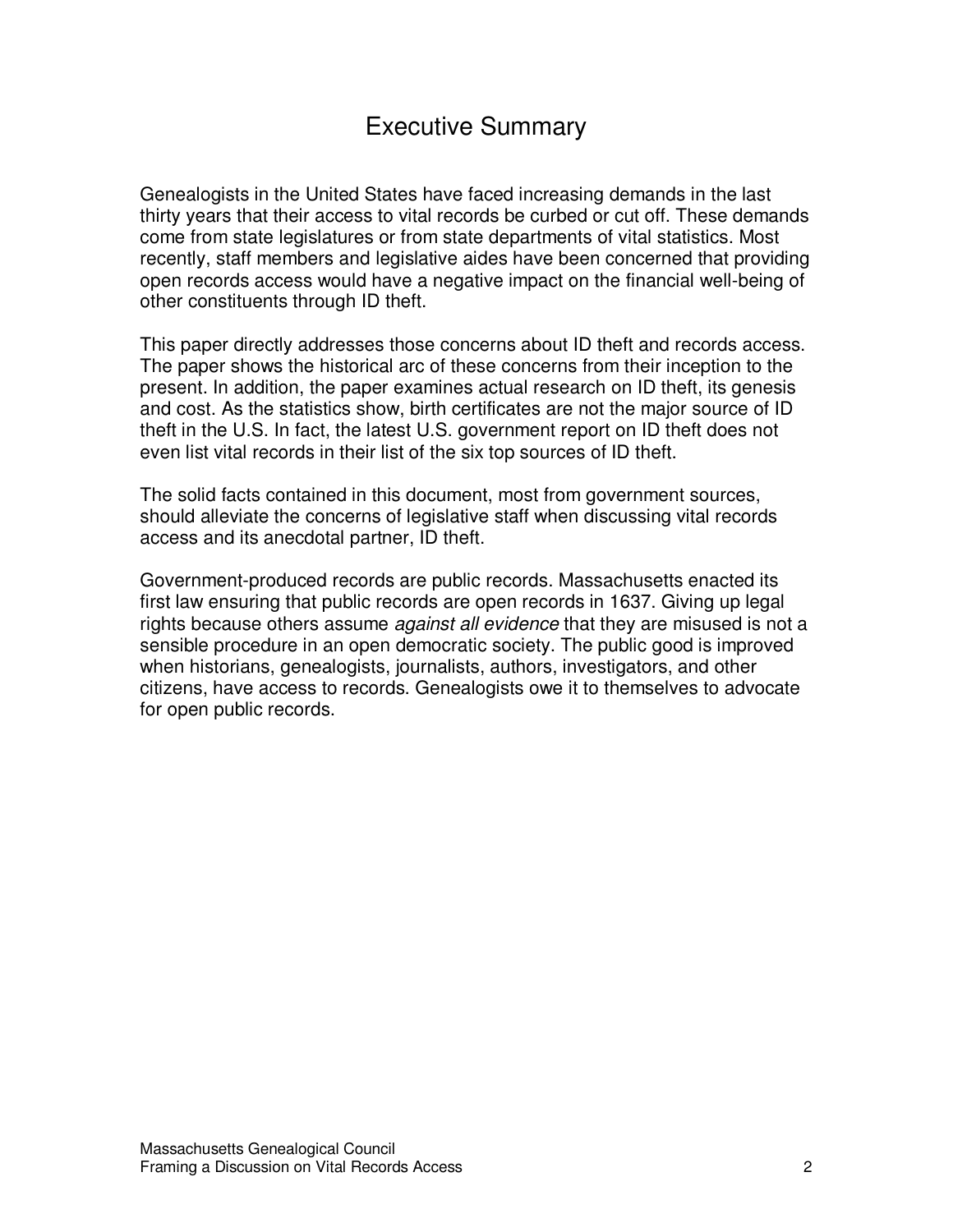### Table of Contents

| Breeder Documents and ID Theft - An Historical Perspective 5 |
|--------------------------------------------------------------|
|                                                              |
|                                                              |
|                                                              |
|                                                              |
|                                                              |
| Appendix C: Organizations Concerned about Records Access 18  |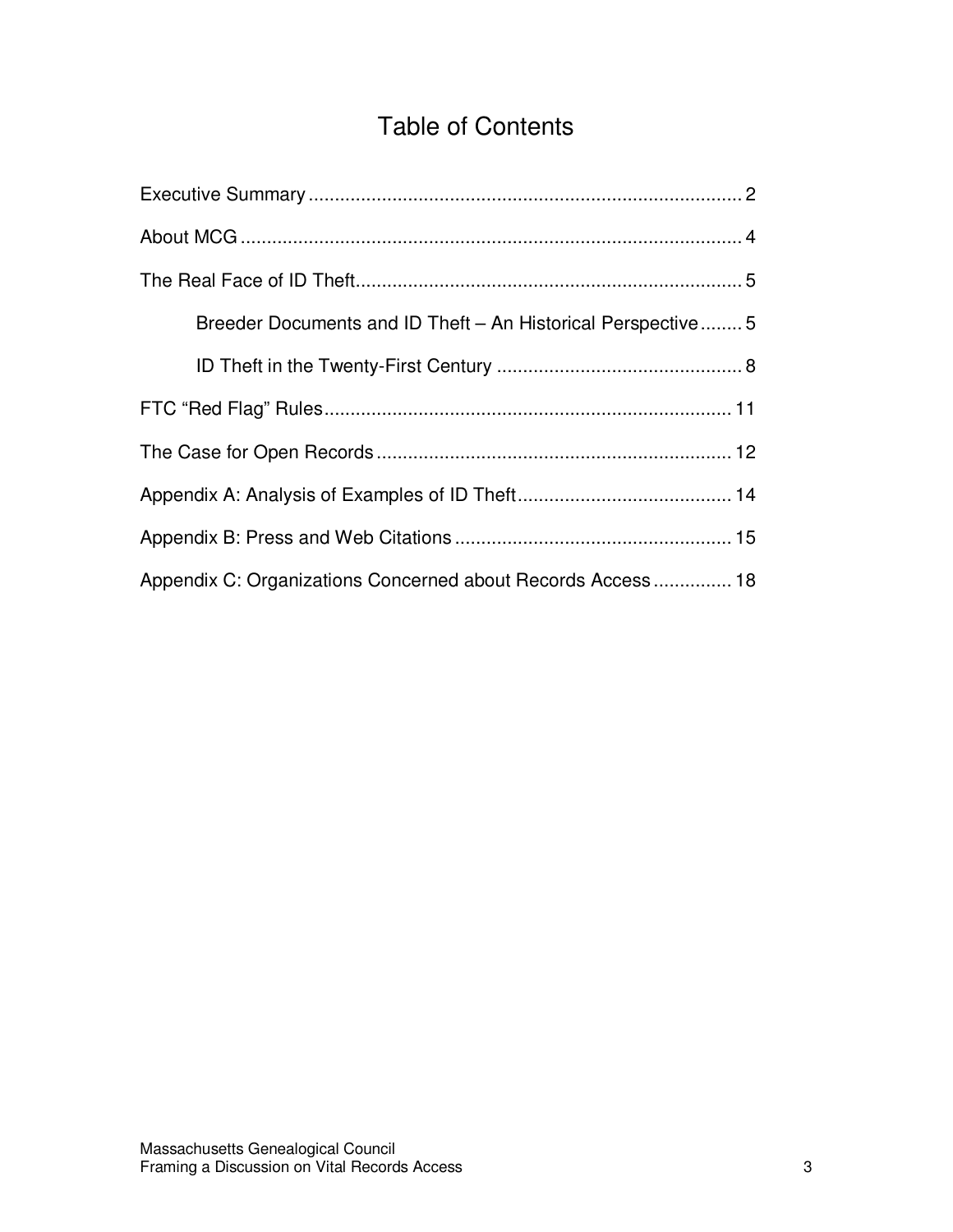### About MGC

The Massachusetts Genealogical Council was founded in 1980 by other genealogical and historical societies within the Commonwealth to function as an umbrella organization. It was given the tasks of monitoring legislative activity and of promoting education. MGC was immediately successfully in getting vital records legislation that made the law more understandable.

For the past 28 years, MGC had continued to monitor legislative activity. For the 2007-2008 legislative session alone, MGC officers and directors testified in front of two legislative committees in regards to proposed regulations and legislation.

The Massachusetts Genealogical Council is ready and willing to provide assistance or consultation to genealogists in other states who wish to create a statewide umbrella organization dedicated to monitoring legislative activity as it impacts genealogists and historians.

This report is the joint work of the following officers and was approved at a board meeting on 3 May 2009.

> Barbara Jean Mathews, CG President@massgencouncil.org

Melinde Lutz Sanborn, FASG Vicepresident@massgencouncil.org

Sharon Sergeant Secretary@massgencouncil.org

Massachusetts Genealogical Council P.O. Box 5393 Cochituate, MA 01778-5393 www.massgencouncil.org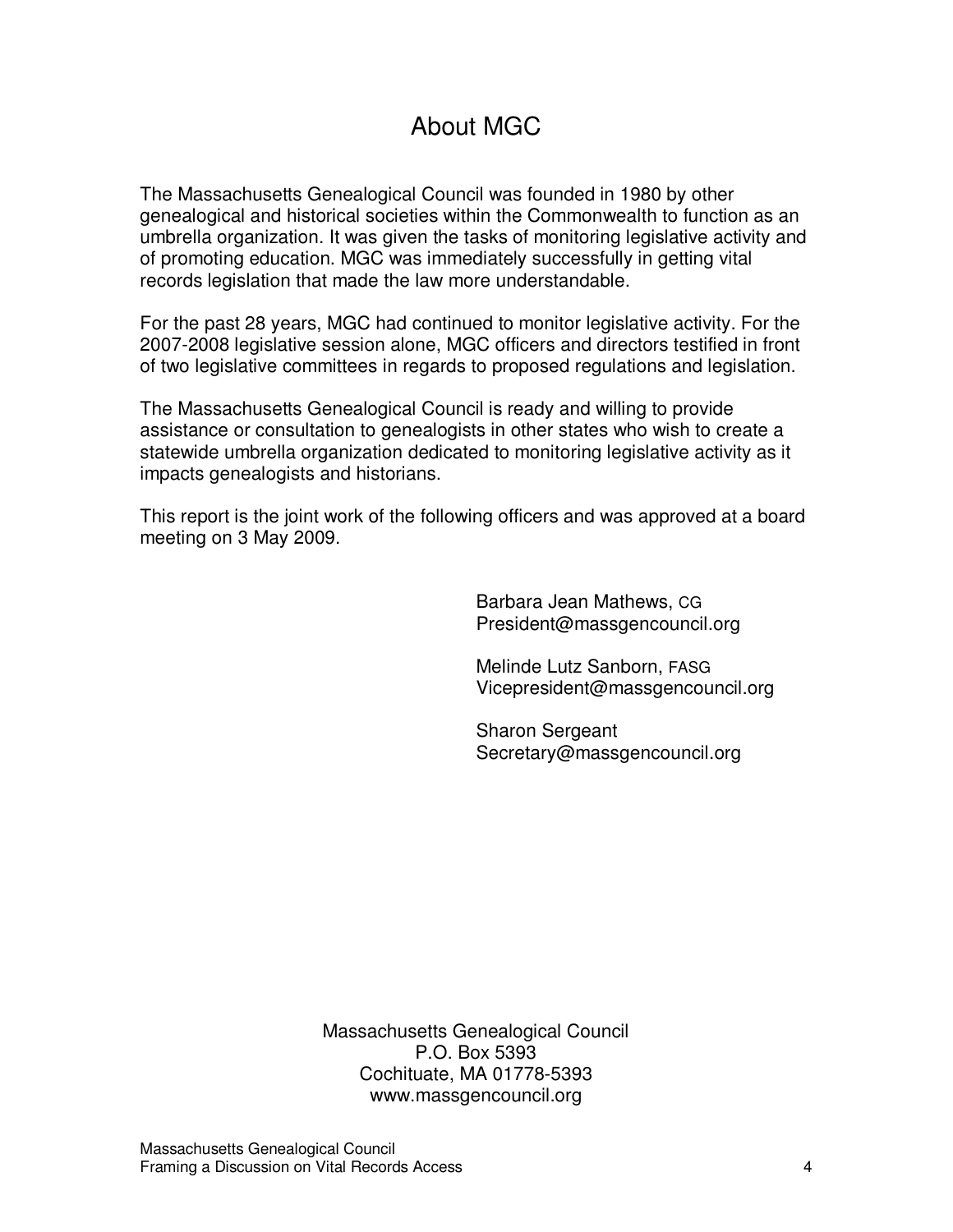### The Real Face of ID Theft

The discussion of identity theft and fraud is not a new discussion. It has taken place over the last four decades at the national level. This discussion can be divided into two parts. One part involves fraud related to government services. The second part involves financial fraud in the private sector.

For nearly 30 years, U.S. government reports had discussed birth certificates as breeder documents used to perpetrate identity fraud. The concern among the general population about breeder documents stems from this discussion. It should be noted, however, that the fraud researched for those 30 years had to do with fraudulent practices for immigration, naturalization, work permits, social security and social service benefits.

These early reports did not discuss the escalating financial identity theft making headlines more recently. This is an important distinction to remember. As we shall see later, the overwhelming majority of financial fraud cases do not involve vital records. The terms "breeder document" and "birth certificate" are not used in the most recent Federal reports.

#### BREEDER DOCUMENTS AND ID THEFT – AN HISTORICAL PERSPECTIVE

In 1976, the Federal Advisory Committee on False Identification (FACFI) of the Justice Department pointed out that false identification was a serious national problem.<sup>1</sup> The U.S. Public Health Service recommended remedy was its "Model State Vital Statistics Act" to promote standards and procedures for restricted access to vital records through state legislation. The model act was promulgated in 1977. $^2$ 

In 1984 the Task Force on Criminal Implications of False Identification, sponsored by Laws At Work (LAW), a national citizen's association interested in law enforcement issues, endorsed a broad range of proposed actions, including a national review of birth certificate systems and practices. This resulted in a Report of the Task Force on Criminal Implications of False Identification of the

<sup>&</sup>lt;sup>1</sup> U.S. Department of Justice, Federal Advisory Committee on False Identification, United States Department of Justice, The Criminal Use of False Identification: a Summary Report on the Nature, Scope, and Impact of False ID Use in the United States with Recommendations to Combat the Problem (Washington: U.S. Government Printing Office, 1976), 781 pp. No scanned image was found in an online search on 7 May 2009 but the book is available in Government Documents libraries, call no. J 1.2:Id 2.

<sup>&</sup>lt;sup>2</sup> U.S. Department of Health and Human Services, Public Health Service, National Center for Health Statistics, "Model State Vital Statistics Act and Regulations," 1977 revision of 1959 document, published May 1978, 49 pp., viewed online (accessed 9 May 2009 at ; http://www.cdc.gov/nchs/data/misc/mvsact77acc.pdf).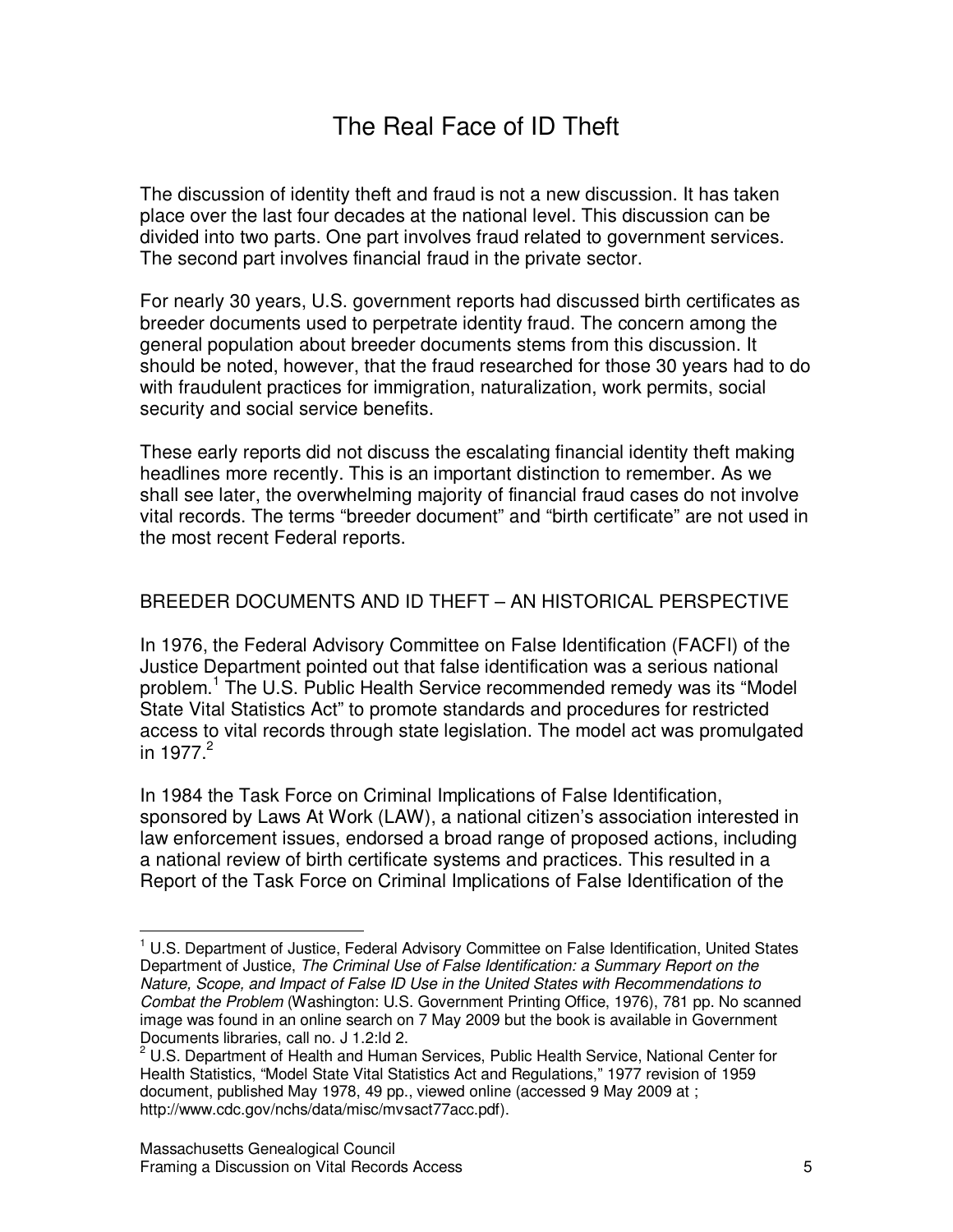Fifth Conference of the Judiciary held by Laws At Work on May 23-24, 1984 in Los Angeles.

[T]he foundation, or breeder document, for almost any other kind of identification for citizens is the birth certificate. Over 7000 State and local vital records offices issue birth certificates with no uniform standards for issuance processes, controls, or quality of documents. In some jurisdictions, birth certificates are easily counterfeited, obtained through imposture, or created from stolen legitimate blank forms. $3$ 

The culmination of this three-decade ID theft concept came with a 1988 report from the Office of the Inspector General. That report focused on fraudulent birth certificates as breeder documents used to gain Social Security numbers, cards, and benefits.

Birth certificate fraud involves one or more of the following illegal acts: stealing, transferring or selling valid birth certificates; counterfeiting, selling, or using bogus documents; using or selling altered documents; and using someone else's valid certificate by impersonating the owner.<sup>4</sup>

Anecdotal responses in the study rated the birth certificate fraud methods in order of frequency: impersonation, counterfeiting, alteration, and theft. The Office of the Inspector General visited only 11 states and New York City in compiling the report. The report notes, "The sites included a disproportionate number of States with big cities or port or border cities where birth certificate fraud is heavily concentrated."

In particular, the report pointed the finger at open records states, making the direct statement that they were more susceptible to fraud.<sup>6</sup> Hard evidence, however, for this statement cannot be found in the report. The investigated states included Massachusetts and Vermont. Both are open records states in New England. Absolutely none of the information in the report regarding fraudulent use of birth certificates comes from either Massachusetts or Vermont.

In the seven states characterized as the most restrictive, this same report notes that, "only two reported requiring any ID."<sup>7</sup>

The Immigration and Naturalization Service furnished the only hard statistics found in the report. The INS found 16,130 fraudulent birth records in 1986 and 9,456 in 1987. The El Paso Intelligence Center noted that the documents came

 $3$  U.S. Office of the Inspector General, Office of Analysis and Inspections, "Birth Certificate Fraud," March 1988, "Preface," p. iv (accessed 7 May 2009; http://www.oig.hhs.gov/oei/reports/oai-02-86-00001.pdf).

<sup>&</sup>lt;sup>4</sup> Office of Analysis and Inspections, "Birth Certificate Fraud" (1988), p. 3.

<sup>&</sup>lt;sup>5</sup> Office of Analysis and Inspections, "Birth Certificate Fraud" (1988), p. i.

 $^6$  Office of Analysis and Inspections, "Birth Certificate Fraud" (1988), p. 12.

 $7$  Office of Analysis and Inspections, "Birth Certificate Fraud" (1988), p. 13.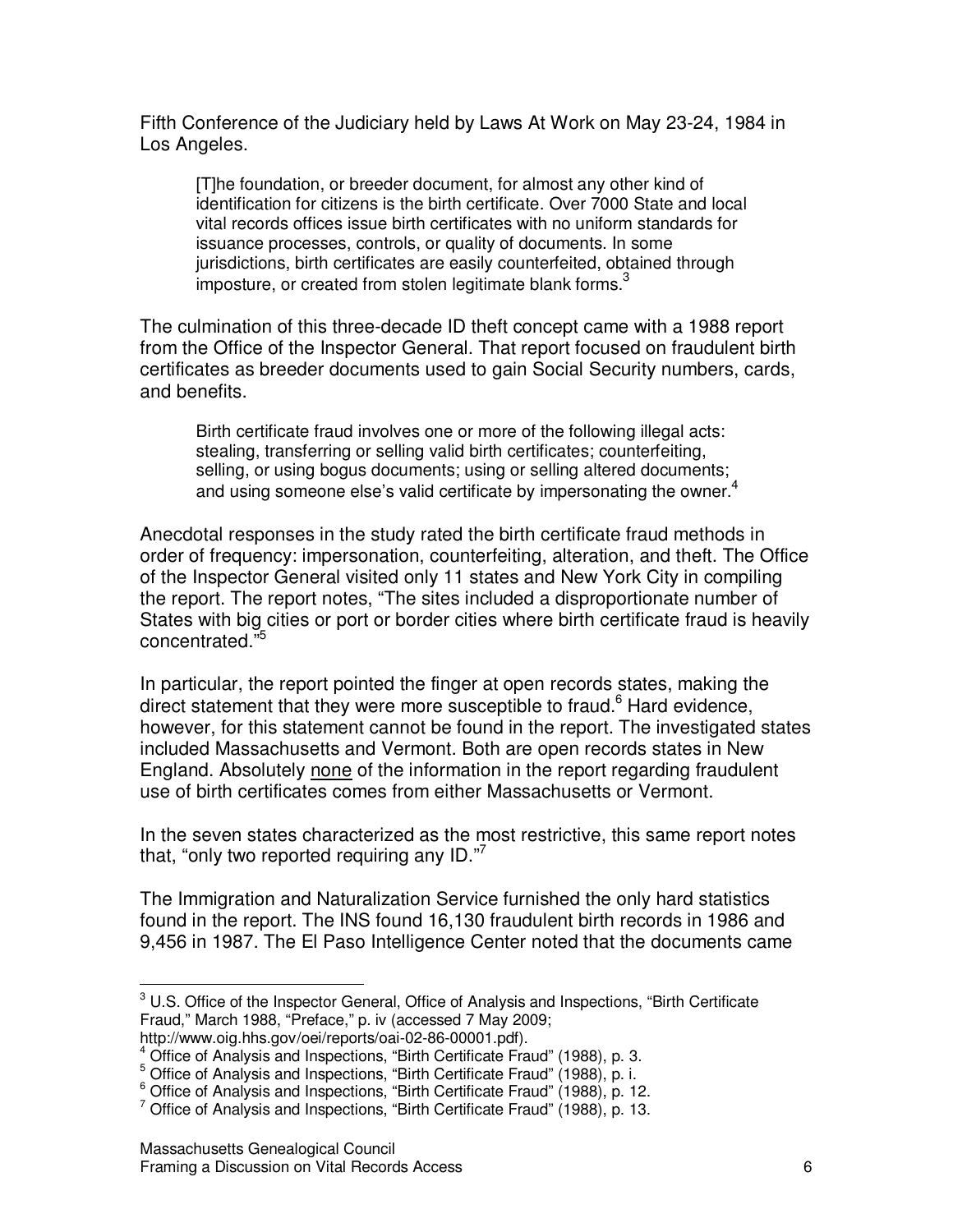primarily from Texas, California, and Illinois.<sup>8</sup> At the time of the report, the open records state California already routinely matched birth and death certificates.<sup>9</sup> From this, it seems reasonable to conclude that birth certificate fraud seen by the INS came primarily from the closed records states of Texas and Illinois where no such efforts were made.

The 1988 report of the Inspector General made a series of recommendations to prevent birth certificate fraud. The recommendations centered on central state vital records offices and suggested that they:

- Standardize forms and content.
- Exercise greater control over local issuing offices.
- Ensure that the paper and seals are physically secure.
- "Urge" their legislatures to restrict access to records.
- Participate in interstate sharing of death records.
- Help the Social Security Agency in providing numbers to infants.<sup>10</sup>

The Model State Vital Statistics Act was revised in 1992.<sup>11</sup> The 1992 preface states, "A major goal of this revision is to ensure the vital statistics laws allow States to easily incorporate technological advances in records and information management.<sup>"12</sup> Many of those enhancements were to provide death information across state lines.

The Real ID Act of 2005 provides federal mandates on tamper proof standardized birth certificates, social security cards, and driver licenses; records security; and death record matching by states.<sup>13</sup> Its details rely on the older understanding of breeder documents and ID theft. However, it is still pending regulatory proposals and may never be fully implemented. Currently only regulations for security improvements for driver licenses have been promulgated.<sup>14</sup> The implementation of those regulations has been delayed; all 50 states received reprieves for implementation.

<sup>&</sup>lt;sup>8</sup> Office of Analysis and Inspections, "Birth Certificate Fraud" (1988), p. 7.

<sup>&</sup>lt;sup>9</sup> Office of Analysis and Inspections, "Birth Certificate Fraud" (1988), p. A2.

<sup>10</sup> Office of Analysis and Inspections, "Birth Certificate Fraud" (1988), pp. 21-22.

<sup>&</sup>lt;sup>11</sup> U.S. Department of Health and Human Services, Public Health Service, The Centers for Disease Control and Prevention, National Center for Health Statistics, "Model State Vital Statistics Act and Regulations," 1992 revision of 1977 document, published February 1994, 40 pp. (accessed online 9 May 2009 at http://www.cdc.gov/nchs/data/misc/mvsact92b.pdf).

 $2$  National Center for Health Statistics, "Model State Vital Statistics Act and Regulations" (1992),  $p$ . iii.

The Real ID Act of 2005, Public Law 09-13 (accessed 7 May 2009;

http://frwebgate.access.gpo.gov/cgi-bin/getdoc.cgi?dbname=109\_cong\_public laws&docid=f:publ013.109).

<sup>&</sup>lt;sup>14</sup> National Conference of State Legislators, Transportation Standing Committee, "Real ID Act of 2005: Driver's License Title Summary" (accessed 9 May 2009;

http://www.ncsl.org/standcomm/sctran/realidsummary05.htm).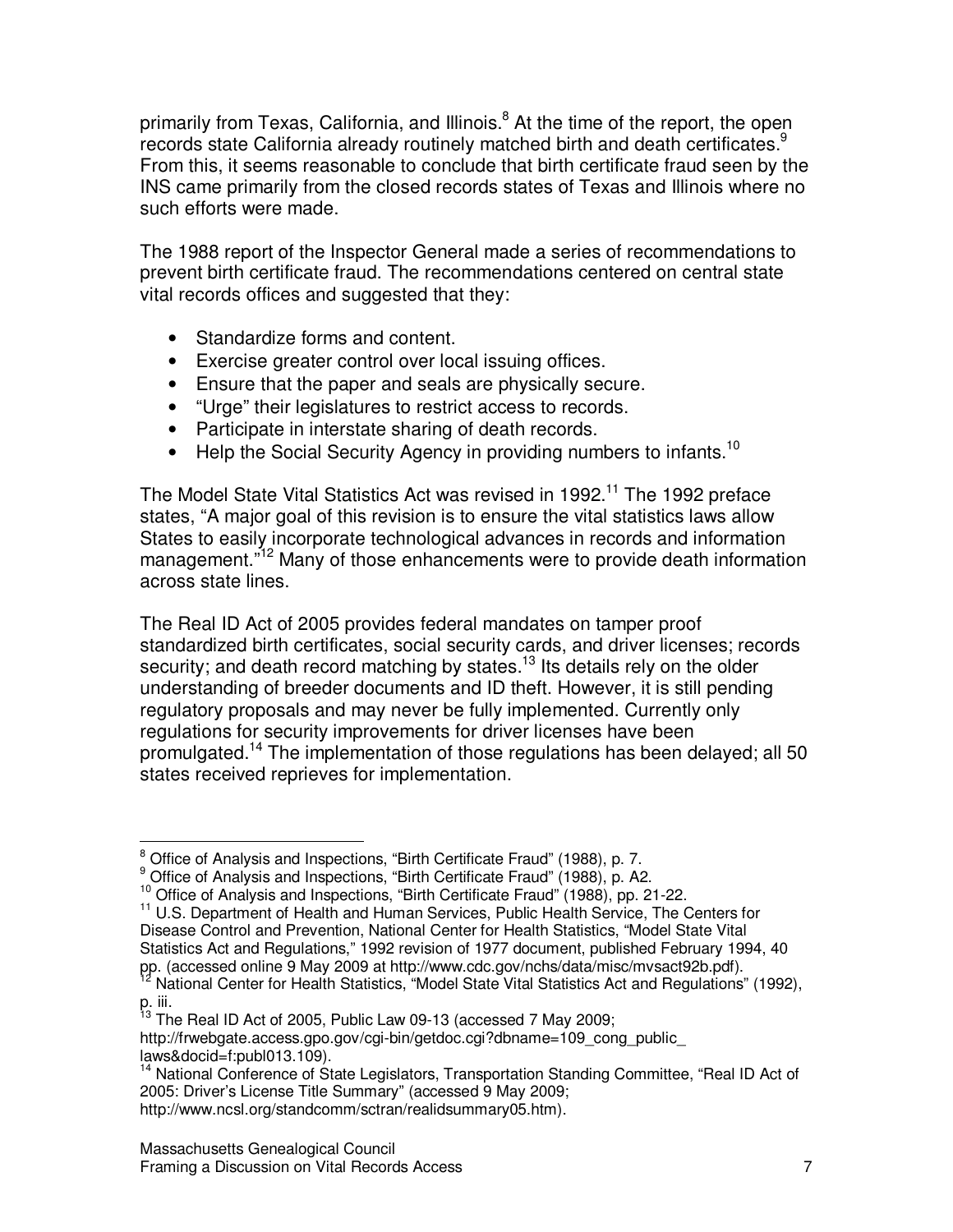#### ID THEFT IN THE TWENTY-FIRST CENTURY

Consumer information is the currency of identity theft in the modern age. Perhaps the most valuable piece of information for the thief is the Social Security Number. Social Security, credit card, other financial account numbers and pass codes remain the actual massive "breeding ground" that have created exponential problems due to security breaches for the real motivation of ID theft: money.

Specific measures that have been initiated or implemented in the last two decades to ensure the security of Social Security Numbers include:

- $\bullet$  Issuance of social security numbers for children.<sup>15</sup>
- Truncated Social Security and financial account numbers in mailed statements.<sup>16</sup>
- Matching of death records to birth records, noting "deceased" on birth certificates.<sup>17</sup>
- Redacted Social Security numbers or restricted access to records containing Social Security numbers.<sup>18</sup>
- Social Security cards issued by a central agency rather than a local office.
- All driver licenses standardized in content and appearance; all applications checked against Social Security Number database, per the Real ID Act of 2005.<sup>19</sup>

Many private and public agencies have provided studies in the last decade to document the real cause and effect of ID theft. Legislative failures, lagging banking system upgrades, easy credit, increased use of technology, "inside jobs," inadequate law enforcement, and globalization have all contributed to a dramatic increase in ID theft opportunities and occurrences for one-stop shopping.

These realistic issues were finally addressed in this 2007 President's Identity Theft Task Force report.<sup>20</sup> Never once does the report refer to a "birth certificate"

<sup>&</sup>lt;sup>15</sup> U.S. Social Security Administration, "Social Security Numbers: Social Security Number Chronology" (accessed 7 May 2009; http://www.socialsecurity.gov/history/ssn/ssnchron.html), cites the Social Security Amendments of 1972 (P.L. 92-603).

<sup>&</sup>lt;sup>16</sup> Social Security Administration, "Social Security Numbers: Social Security Number Chronology," cites the Social Security Number Confidentiality Act of 2000 (P.L. 106-433).

<sup>&</sup>lt;sup>17</sup> Social Security Administration, "Social Security Numbers: Social Security Number Chronology," cites the Intelligence Reform and Terrorism Prevention Act of 2004 (P.L. 108-458, Section 7213).

<sup>18</sup> Social Security Administration, "Social Security Numbers: Social Security Number Chronology,"

cites the Intelligence Reform and Terrorism Prevention Act of 2004 (P.L. 108-458, Section 7214).

<sup>&</sup>lt;sup>19</sup> Social Security Administration, "Social Security Numbers: Social Security Number Chronology," cites the Real ID Act OF 2005 (P.L. 109-13).

<sup>&</sup>lt;sup>20</sup> The President's Identity Theft Task Force, "Combating Identity Theft: A Strategic Plan," April 2007, 109 pp. (accessed 7 May 2009; http://www.idtheft.gov/reports/StrategicPlan.pdf).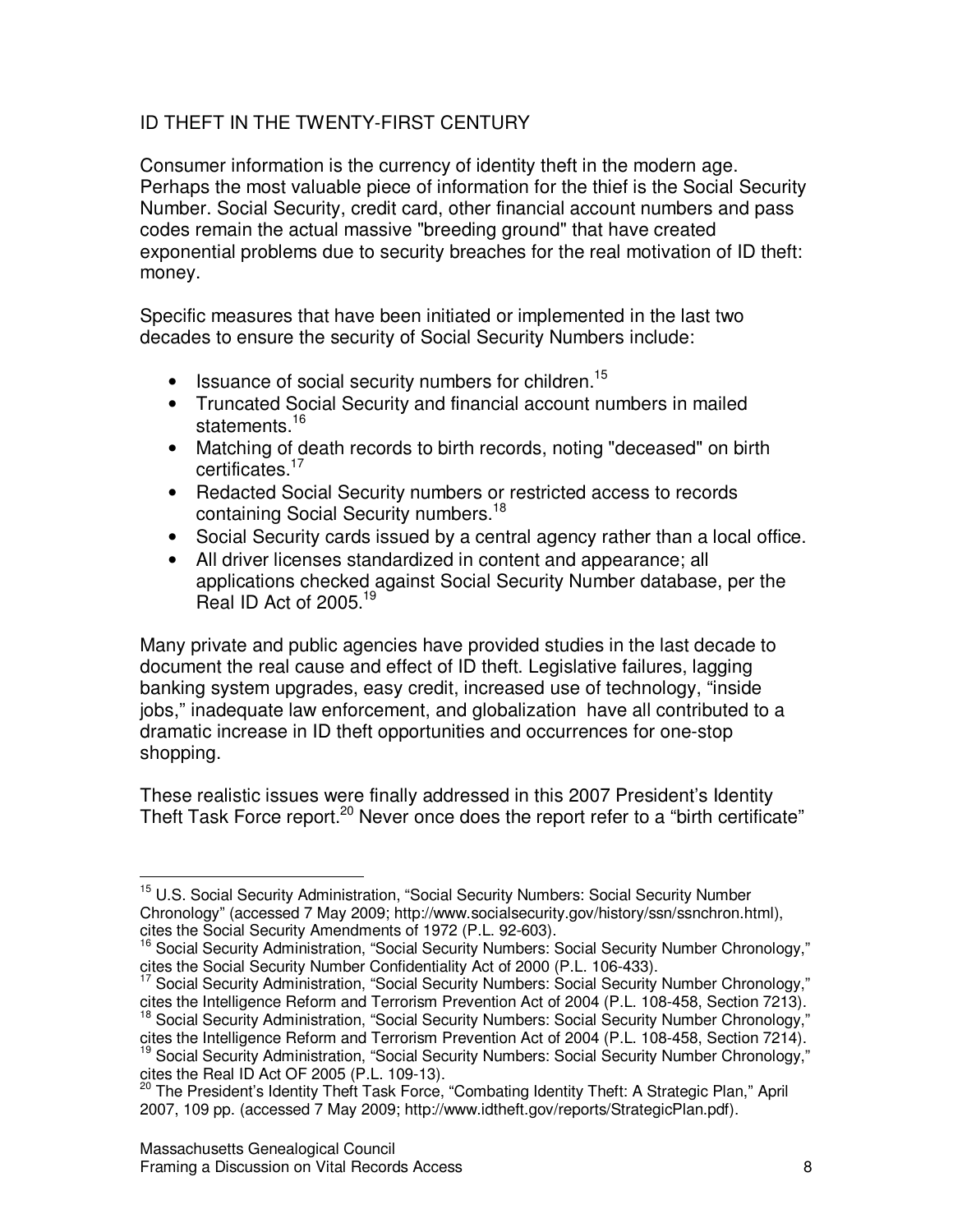or any vital record as a culprit. The term "breeder document" is not found at all. The report does describe what the identity thief is looking for:

Consumer information is the currency of identity theft, and perhaps the most valuable piece of information for the thief is the SSN. The SSN and a name can be used in many cases to open an account and obtain credit or other benefits in the victim's name. Other data, such as personal identification numbers (PINs), account numbers, and passwords, also are valuable because they enable thieves to access existing consumer accounts.<sup>21</sup>

In its section, "The Contours of the Identity Theft Problem," the report provides statistics about the ways in which identities are stolen.

According to law enforcement agencies, identity thieves often have no prior criminal background and sometimes have pre-existing relationships with the victims. Indeed, identity thieves have been known to prey on people they know, including coworkers, senior citizens for whom they are serving as caretakers, and even family members. Some identity thieves rely on techniques of minimal sophistication, such as stealing mail from homeowners' mailboxes or trash containing financial documents. In some jurisdictions, identity theft by illegal immigrants has resulted in passport, employment, and Social Security fraud. Occasionally, small clusters of individuals with no significant criminal records work together in a loosely knit fashion to obtain personal information and even to create false or fraudulent documents.<sup>22</sup>

Significantly, this list of sources of identity theft does not mention legally obtained birth certificates, marriage records, or death certificates. Nor does the report mention genealogists or historians. Indeed, law enforcement agencies around the country have observed a steady increase in the involvement of groups and organizations of repeat offenders or career criminals in identity theft:

A number of recent reports have focused on the connection between individual methamphetamine ("meth") users and identity theft. Law enforcement agencies in Albuquerque, Honolulu, Phoenix, Sacramento, Seattle, and other cities have reported that meth addicts are engaging in identity and data theft through burglaries, mail theft, and theft of wallets and purses. In Salt Lake City, meth users reportedly are organized by white-supremacist gangs to commit identity theft. Tellingly, as meth use has risen sharply in recent years, especially in the western United States, some of the same jurisdictions reporting the highest levels of meth use also suffer from the highest incidence of identity theft. Some state law enforcement officials believe that the two increases might be related, and that identity theft may serve as a major funding mechanism for meth labs and purchases.<sup>23</sup>

<sup>&</sup>lt;sup>21</sup> Identity Theft Task Force, "Combating Identity Theft: A Strategic Plan" (2007), Section 1: p. 13.

<sup>22</sup> Identity Theft Task Force, "Combating Identity Theft: A Strategic Plan" (2007), Section 1: p. 12.

 $^{23}$  Identity Theft Task Force, "Combating Identity Theft: A Strategic Plan" (2007), Section 1: p. 12.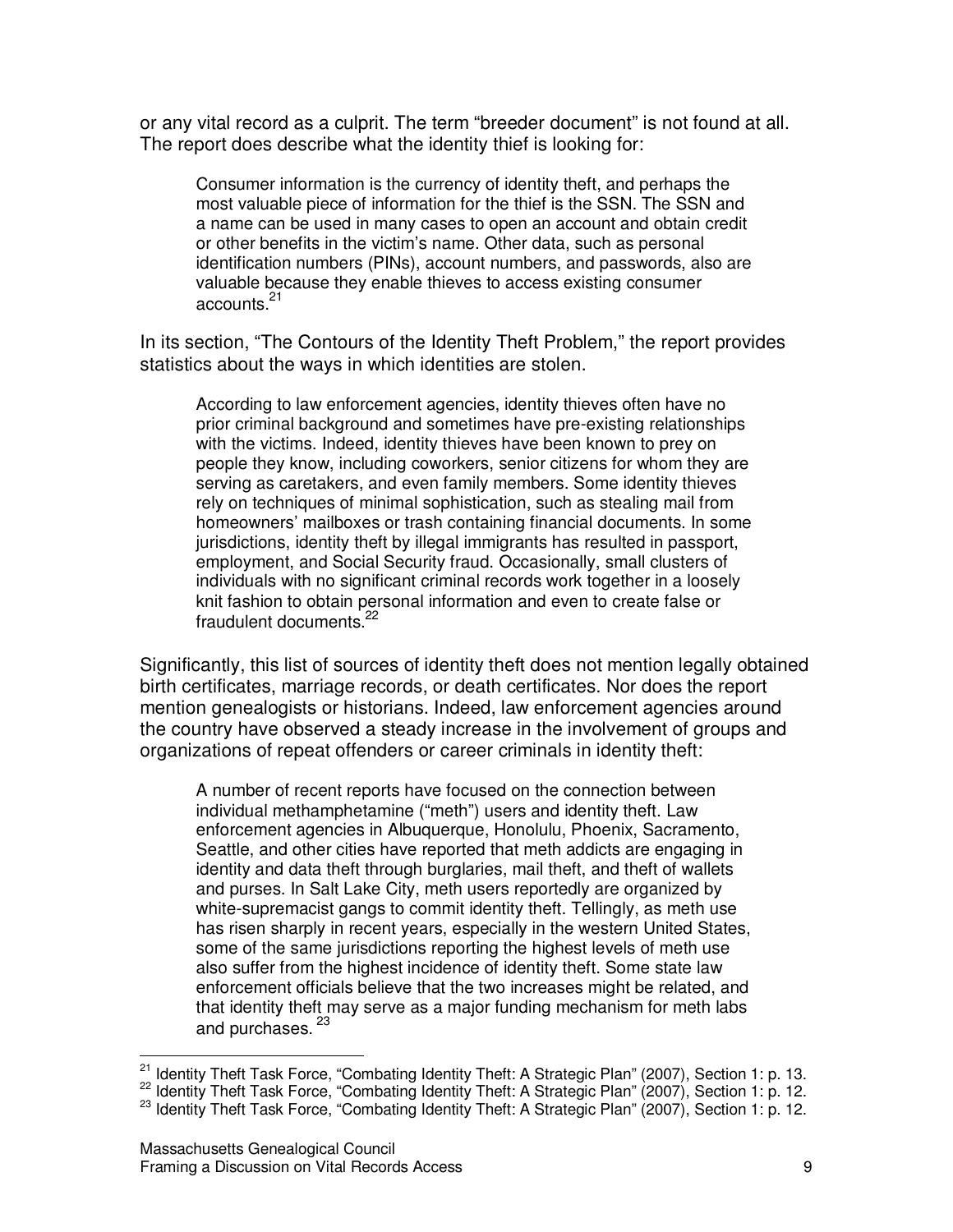The rest of the Task Force's 108-page report details the fraud cycle, prevention, prosecution and remedy recommendations.

The Task Force also issued a report in October 2008 that updates the progress made in protecting consumer identities.<sup>24</sup> Again, this document never uses the terms "breeder document" or "birth certificate." At no point does it suggest restricting records as a prevention measure. The major recommendations include enhancing data security in government agencies and using the Social Security Number less frequently in printed materials.<sup>25</sup>

The Utah Attorney General maintains a website on identity theft that educates consumers and serves as a clearing house. That site lists the ways in which thieves find information. Nine information sources are listed. Not one mentions vital records.<sup>26</sup>

<sup>&</sup>lt;sup>24</sup> "The President's Identity Theft Task Force Report," October 2008, 60 pp.; accessed 7 May 2009 at http://www.idtheft.gov/reports/IDTReport2008.pdf.

<sup>25</sup> "Identity Theft Task Force Report" (2008), Section 1: pp. 9-12.

<sup>26</sup> Utah Government Services, Identity Theft Reporting Information System, "What is Identity" Theft?" (accessed 9 May 2009;

http://idtheft.utah.gov/education/educationpages/whatisidentitytheft\_001.html).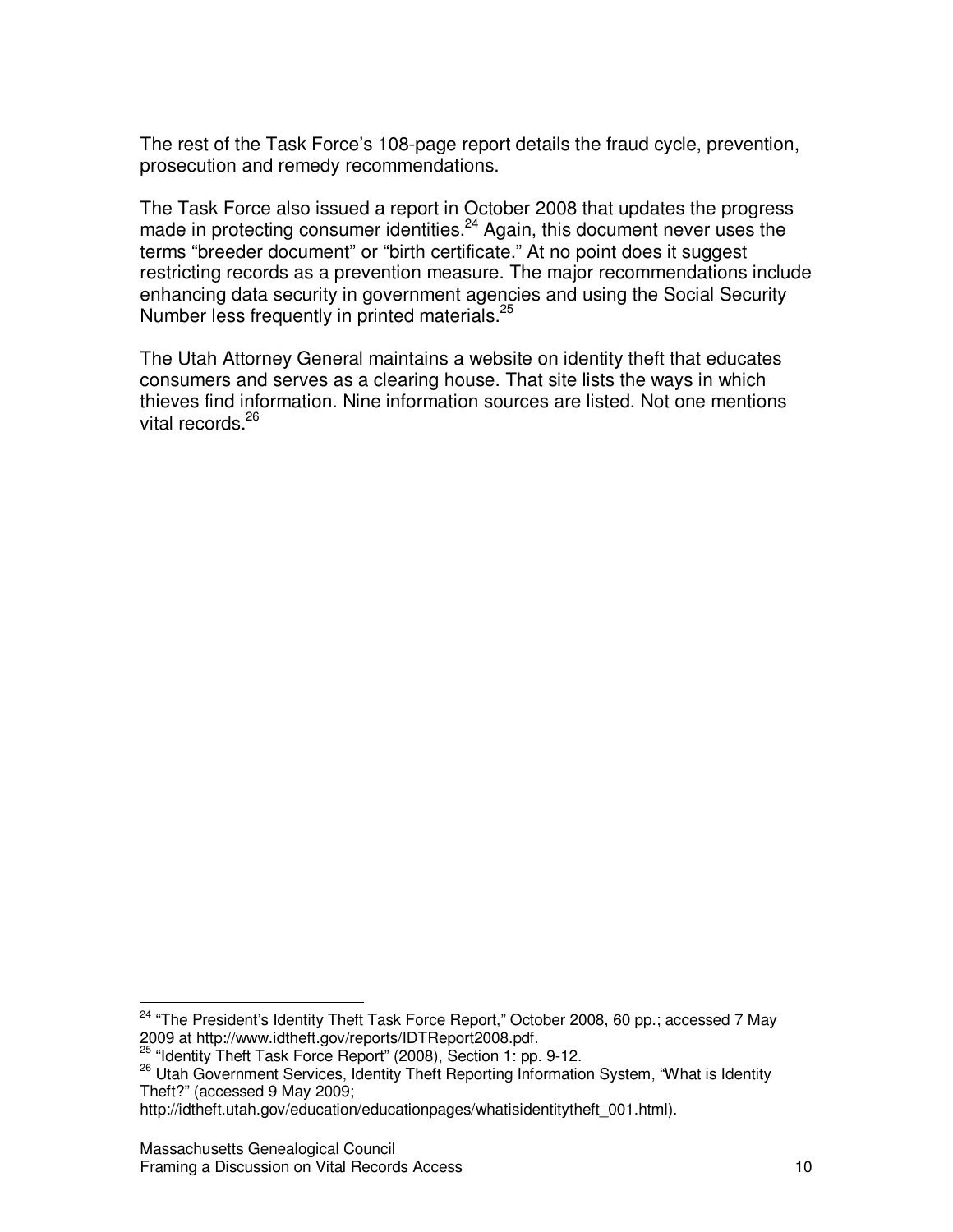### FTC "Red Flag" Rules

The Federal Trade Commission published rules for financial institutions to follow to prevent identity theft on 9 November 2007. $27$  The final implementation date was 1 May 2009. In the Red Flags document, the term "birth" is only used in reference to a date of birth as one element of personal identity. The phrase "birth certificate" is never used. The word "breeder" does not appear.

The Red Flag rules support common-sense analysis of information by banks and other financial institutions. For example, the rules specify that institutions must check to ensure that a Social Security Number presented to them is not listed in the Social Security Death Index.<sup>28</sup> The regulations promulgated by the FTC bring into being the identity protection prescriptions of the President's Task Force.

The 2009 financial crisis has provided an opportunity for credit institutions to be held accountable for lapses in common sense. In the  $21<sup>st</sup>$  Century, this is how ID theft is truly deterred, not by closing records, but by creating an astute financial community.

<sup>&</sup>lt;sup>27</sup> U.S. Federal Trade Commission, "Identity Theft Red Flags and Address Discrepancies Under the Fair and Accurate Credit Transactions Act of 2003," The Federal Register, Friday, 9 November 2007, 16 CFR Part 681, 59 pp. (accessed 9 May 2009 at http://ftc.gov/os/fedreg/2007/november/071109redflags.pdf).

<sup>&</sup>lt;sup>28</sup> Federal Trade Commission, "Identity Theft Red Flags and Address Discrepancies Under the Fair and Accurate Credit Transactions Act of 2003," The Federal Register, p. 63756.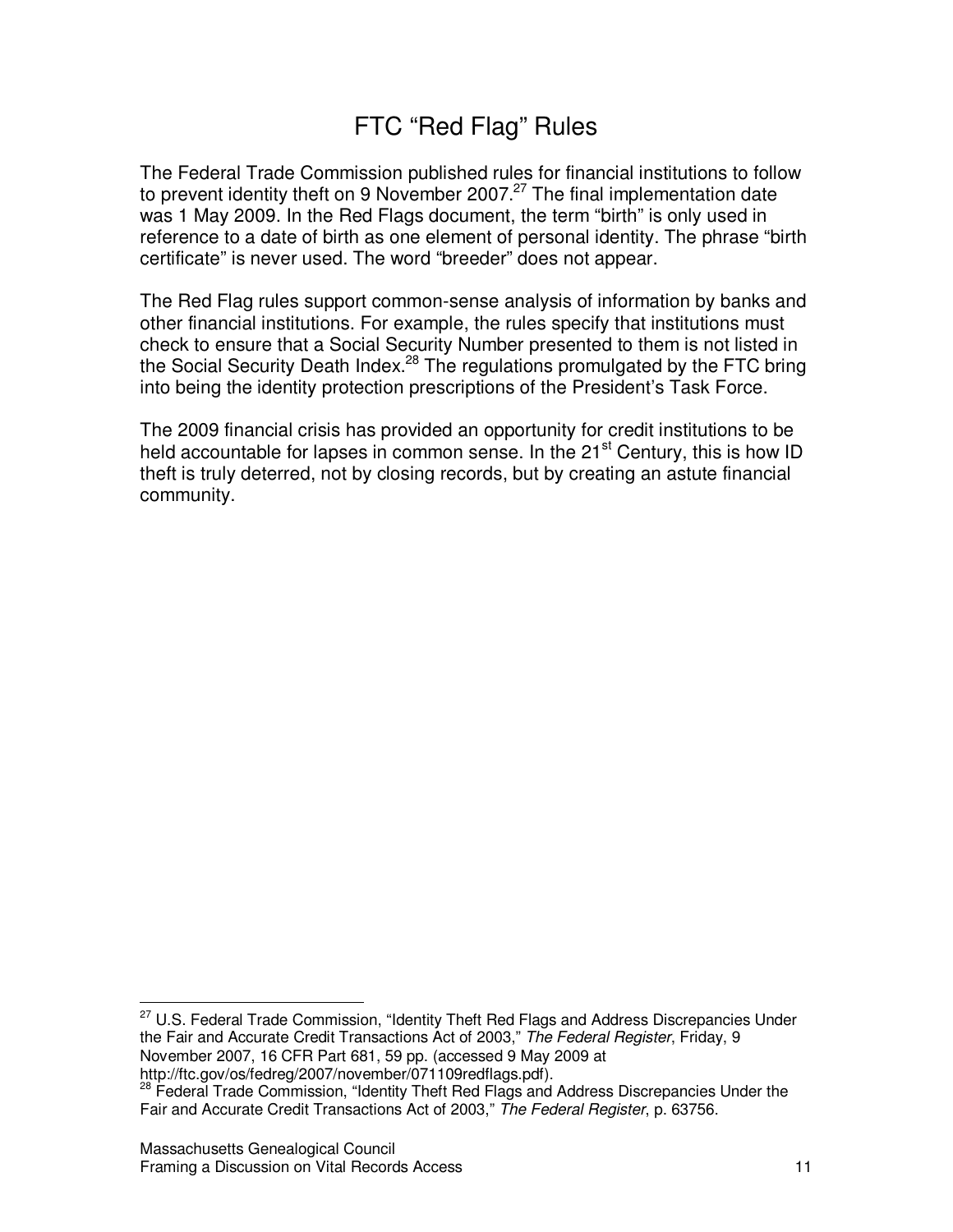### The Case for Open Records

Any record created by our government is by definition a public record. Only through transparency are we safe. Last year in Pennsylvania fines were raised for government employees who denied access to records in bad faith.<sup>29</sup> Vital records should be covered by such a law.

Do the dead care if we know their names, their places of birth, their parents? Do the dead roll over in their graves when we tell their ages, who they married, or what shuffled them off this mortal coil?

If they care, they don't complain much. They don't contribute to the campaigns of politicians who close their records. They don't rise up and vote on election day (except in Chicago). Of course, they couldn't do that in Chicago if the records were open.

The living are a different story. They vote with their feet and with contributions to a billion dollar tourism industry. Countries in the Old World see a vast return on their heritage investments, welcoming descendants of émigrés to trips into their pasts.

The living understand that any record created by their government is a public record. In this age of transparency, no one wants to be caught hiding records in his or her socks. Secret records are cause for suspicion. If you don't mean it to be public, don't create it.

Every week in this country you can find a half dozen newspaper stories of men and women who searched all their lives for missing family, lost siblings, dead friends. The story is always the same. Jumping through hoops, evading draconian laws for closed records, or just living long enough to finally learn the answer when the 50 year, 75 year, 100 year closure ends.

The most generous thing anyone can say about the 1990s rules placing Social Security Numbers on vital records is that the framer should have a refresher on the law of unintended consequences. Those who howl loudest about this are typically from states that until recently put Social Security Numbers on drivers' licenses or that still put birth dates on the same, to the delight of pickpocket identity thieves everywhere.

In New Hampshire, the law was recently changed. Closed births from 1901 and marriages and deaths since 1947 got a 50-year reprieve. It was merely a housekeeping measure and passed without fanfare.

<sup>&</sup>lt;sup>29</sup> The Indiana Gazette, issue of 31 January 2008, p. 3.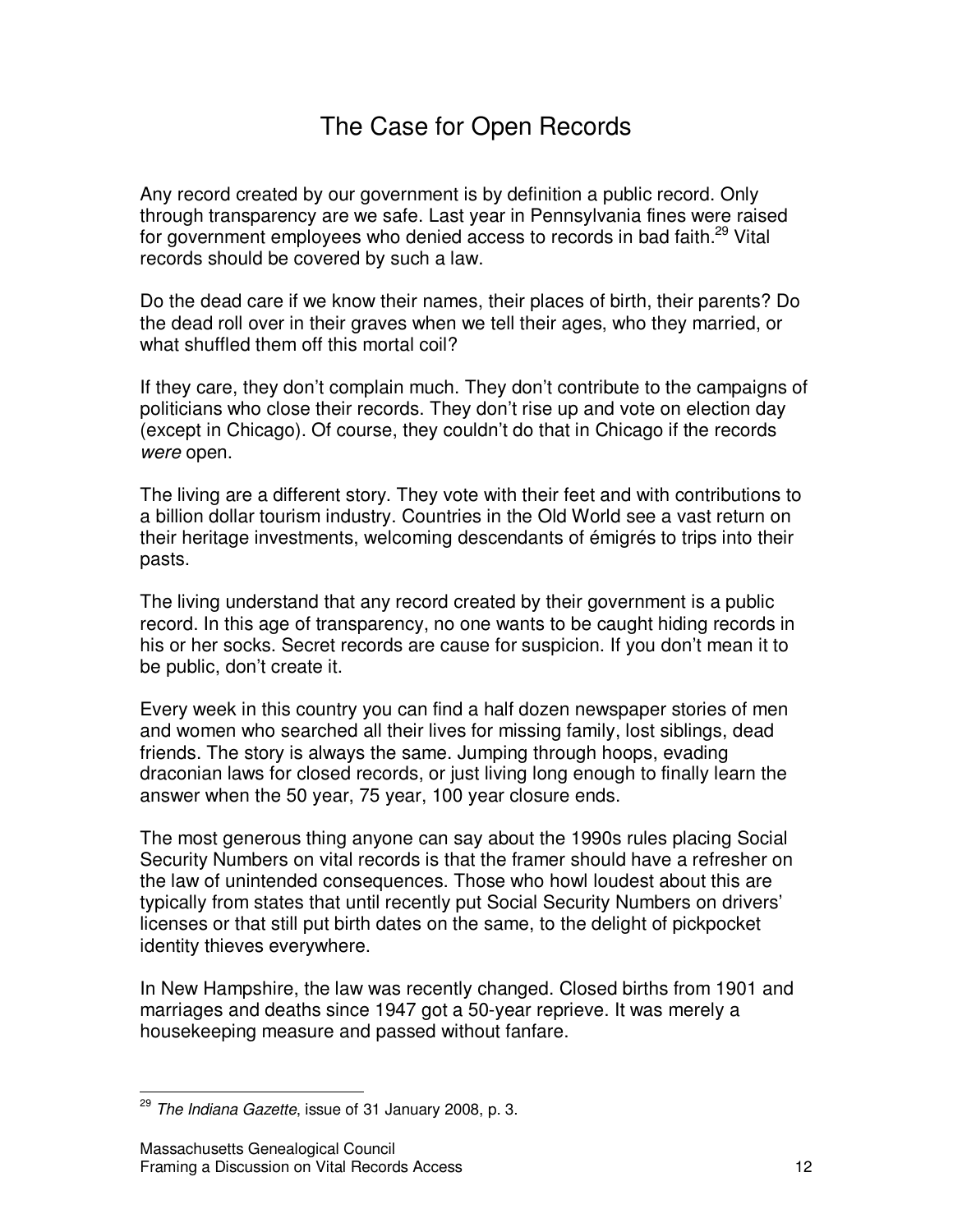For Melinde Sanborn, this was important:

The result on my family was electrifying. For decades we had been concerned about uterine cancer which killed our great-grandmother. There was no history of this in the Massachusetts family, but a branch of the family had the misfortune to move to New Hampshire where death records with cause of death are closed. As it turns out, all the female cousins in NH that generation died of uterine cancer. We had to wait until 2008 to find out because they died in the late 1940s. So New Hampshire protected us from the information for 84 years – the time elapsed since great-grandmother died and the records of our cousins were released. Something happened to that generation – perhaps there is an insight to be had into the disease.

Every day I volunteer at the New Hampshire vital records I hear stories like this. It is lucky for everyone that the patient who brought Dr. Daniel Pollen a chart of three generations of early-onset Alzheimer's lived in Massachusetts, otherwise he could not have learned of his cousin's durations and deaths. No chart, no discovery of the gene, no eventual treatment.

Closed records are an abomination and a privilege I don't grant to my government. Yes, 100% open records, complete transparency. The complacency of legislators needs to be shaken up by a determined and frankly underestimated opponent - genealogists who vote.<sup>30</sup>

<sup>&</sup>lt;sup>30</sup> Email letter, from Melinde Lutz Sanborn, Vice President of MGC, to Jan Alpert, President of the National Genealogical Society, dated 2 May 2009.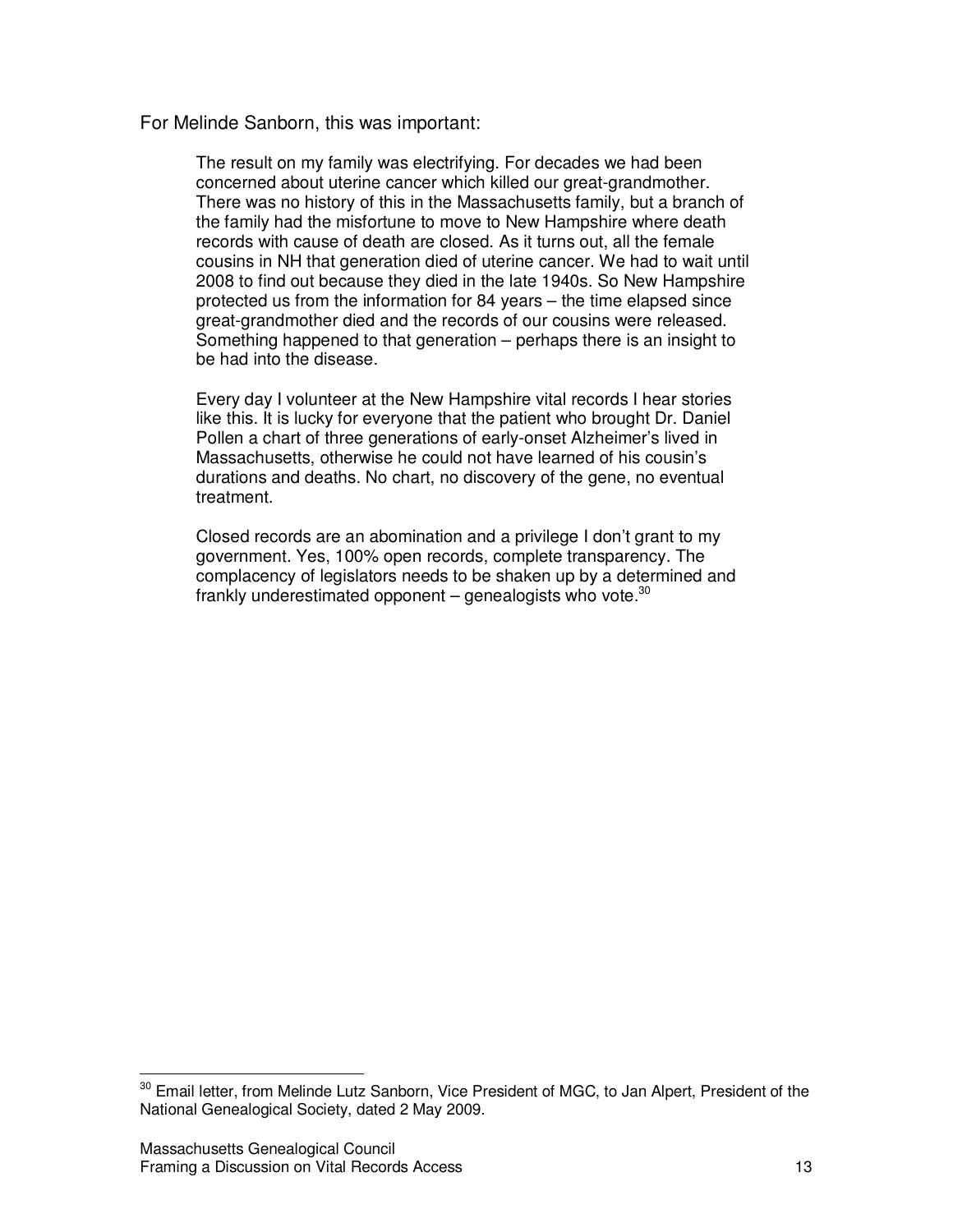### Appendix A: Analysis of Examples of ID Theft

Actual crimes do occur using vital records. Anecdotal information of the following crimes shows some of the motivations for fraud: hiding past criminal activity, welfare fraud, and naturalization fraud.

- In Michigan in 2006, Bradford Storti applied for a certified copy of the birth certificate of John Slapp, who had died as an infant. The Attorney General's office found that Storti was trying to avoid registration as a sex offender. He was later convicted of identity theft. $31$  This attempt at identity theft was thwarted by state officials who matched the request against death records.
- In Kansas in 1998, Daniel Salas was involved in an accident. Investigators at the scene found that he was in the possession of 830 birth certificates and \$10,000 in cash. Some were real certificates and others were altered. Of the total number of 830, Kansas officials found the names from 105 of the certificates had been used to apply for welfare – 55 had succeeded in receiving welfare for a total of \$2 million per year.<sup>32</sup>
- In Utah in 1995 and 1996, Etuate Lavulavu, a Tonga native, gave Utah birth certificates to eleven other natives of Tonga so that they could apply for U.S. citizenship. He was later convicted of illegal use of a birth certificate.<sup>33</sup>

What ties these criminal acts together is that they all took place in states where birth records are closed and access is limited to the people named on them and their immediate families.

Closing records is the one-size-fits-all suggestion of Homeland Security. Faced with reality, however, we can see that our discussion of access to vital records needs to look beyond "20<sup>th</sup> century solutions for 21<sup>st</sup> century problems."<sup>34</sup>

<sup>&</sup>lt;sup>31</sup> Cecil Angell, "Sex Offender Charged with Identity Theft," The Detroit Free Press, 17 October 2006 (accessed 9 May 2009; newsbank.com, subscription required).<br><sup>32</sup> Donna Calabrese, Director, Office of Vital Statistics, Kansas Donar

<sup>32</sup> Donna Calabrese, Director, Office of Vital Statistics, Kansas Department of Health and Environment, "Identity Crisis," presented at NAPHSIS 2006 convention (accessed 9 May 2009; www.naphsis.org/NAPHSIS/files/ccLibraryFiles/Filename/000000000332/CALABRESE\_identity\_c risis.ppt).

<sup>33</sup> Jennifer Dobner, "Bail Granted for Tongan Suspect," Deseret News [Salt Lake City, Utah], 4 October 2003 (accessed 9 May 2009;

http://www.deseretnews.com/article/1,5143,515036496,00.html).

<sup>&</sup>lt;sup>34</sup> Melinde Lutz Sanborn, posting a comment 13 March 2009 in response to Dick Eastman, "Open Access to Public Records: A Genealogical Perspective," blog posting dated 12 March 2009, in Eastman's Online Genealogical Newsletter, www.eogn.com.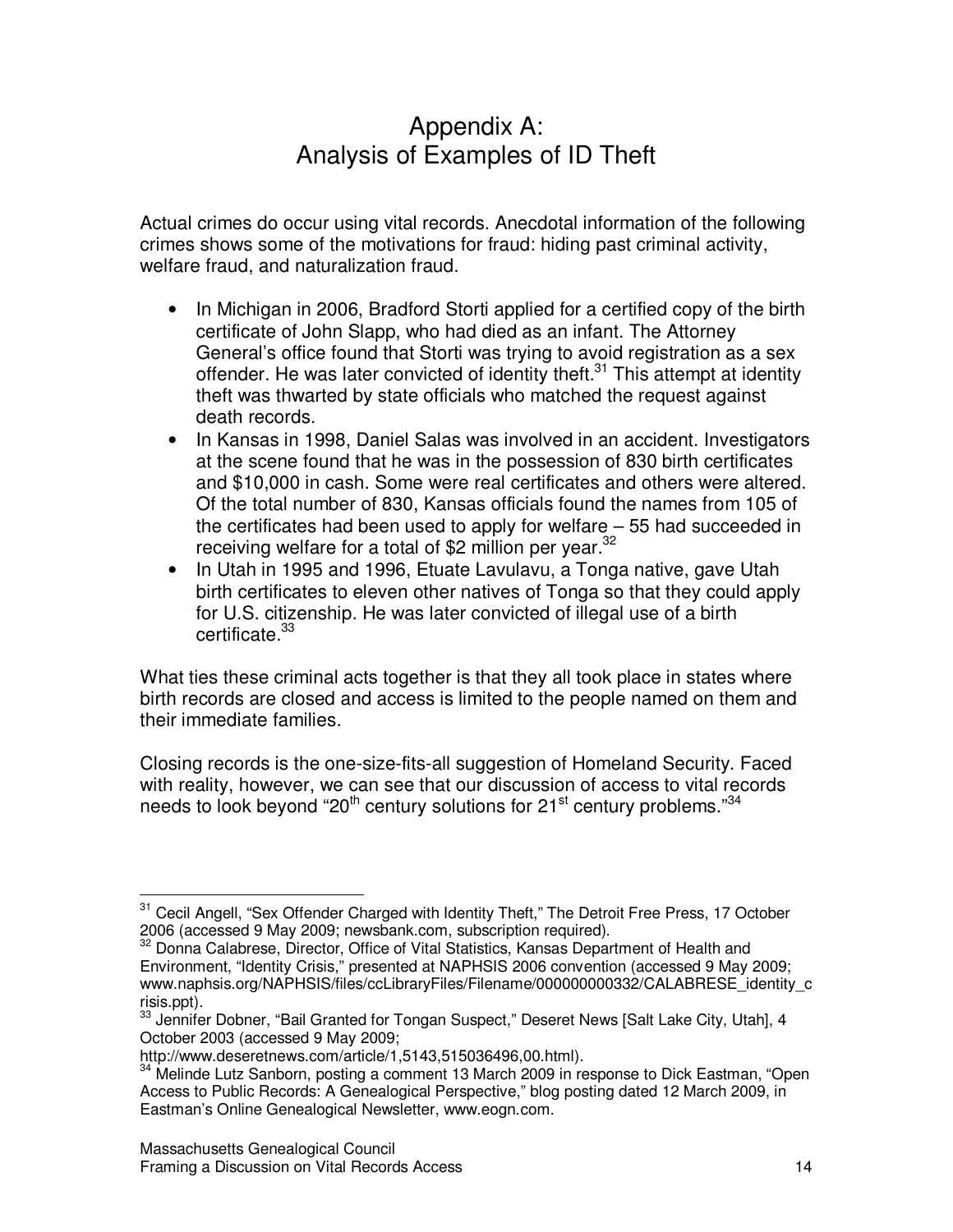#### Appendix B: Press and Web Citations

The following articles address use of vital records and concerns about closing public records.

JOURNALISTS AND OPEN RECORDS

The Society of Professional Journalists, "Public Access to Vital Records Threatened by Terrorism Prevention Act," press release dated 8 March 2006, http://www.spj.org/news.asp?ref=552.

Peter Goonan, "Public Records Allow Scrutiny," The Republican [Springfield, Massachusetts], 19 March 2008, viewed 9 May 2009 at http://www.masslive.com/news/republican/index.ssf?/base/news-11/1205911443162850.xml&coll=1.

#### NEWSPAPER ARTICLES ON THE REAL ID ACT

Brian Krebs, "ID Task Force Ideas Receive Cool Reception," The Washington Post, 23 April 2007, http://www.washingtonpost.com/wpdyn/content/article/2007/04/23/AR2007042301401.html.

Grant Gross, "ID theft task force recommends stronger laws: National lawenforcement effort, less SSN use recommended," ComputerWorld, 24 April 2007, http://www.computerworld.com/action/article.do?command=viewArticleBasic&tax onomyId=13&articleId=9017582&intsrc=hm\_topic.

#### U.S. SURGEON GENERAL

Family History health for collateral family lines should be factored into medical care: http://www.hhs.gov/familyhistory/order.html.

#### QUERY IN GOOGLE NEWS FOR "ID THEFT" ON 8 MAY 2009 – FIRST FIVE RESULTS

Riya Bhattacharjee, "Secured UC Berkeley Databases Hacked, Students Warned About Identity Thefts," The Berkeley Daily Planet, Friday May 08, 2009, http://www.berkeleydailyplanet.com/issue/2009-05-

07/article/32855?headline=Secured-UC-Berkeley-Databases-Hacked-Students-Warned-About-Identity-Thefts. "UC Berkeley officials announced Friday that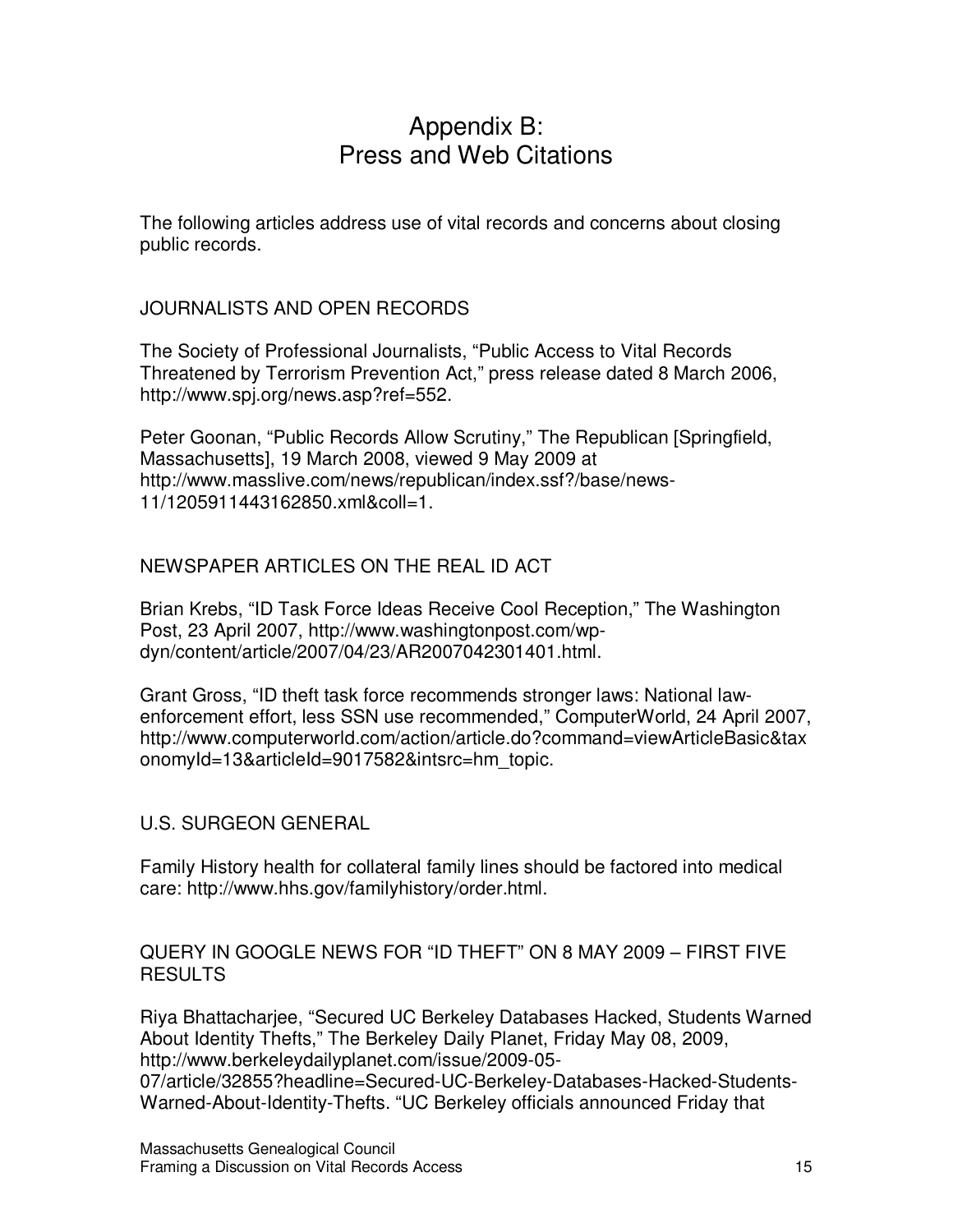Social Security numbers and other identification had been hacked from restricted university health services databases, putting students at risk of identity theft."

MICHAEL J. CRUMB, "Ex-worker at Iowa plant withdraws ID theft plea," The Associated Press, 5 May 2009,

http://www.google.com/hostednews/ap/article/ALeqM5gBNsN8MyQCahuBCw4DMbfvwShOQD9808LOO0. "Defense attorneys for employees at a kosher slaughterhouse accused of helping undocumented workers commit identity theft are trying to get some of the charges dismissed because of a new ruling by the U.S. Supreme Court. the court ruled Monday that undocumented workers who use phony identification can't be considered identity thieves unless they knew they were using ID numbers from real people. Some officials at the Agriprocessors plant in Postville, where hundreds of illegal immigrants were arrested in a raid last year, face identity theft counts."

Sharon Dunn, "SCOTUS ruling will have little effect on Greeley's ID theft cases," The Greeley Tribune, 7 May 2009. "Those cases, filed through Operation Number Games, a joint operation by Weld County Sheriff John Cooke and Buck, alleged that 1,330 immigrants had filed their taxes with false Social Security numbers. Many were charged with criminal impersonation, and some with identity theft."

Katie Couric, "Notebook: Identity Theft," blog entry posted 8 May 2009 6:59 PM. "With more Americans looking for work, there's one industry that's booming: identity theft. Overall, these crimes are up 22 percent, and the unemployed are increasingly becoming victims. The Identity Theft Resource Center says bogus help-wanted ads have quadrupled in the past few years. Many job seekers are desperate ... and these scammers KNOW it. People who would normally never give out their Social Security number or other personal information may do it if they think it will help them land a job. Then they get hit when they can least afford it."

--, "Restaurant owner charged with ID theft," The Fayetteville Observer, 9 May 2009, http://www.fayobserver.com/article?id=325894. "Police have identified at least 163 victims of a fraud scam involving the owner of a Fayetteville pizza restaurant. Mark Pinella, 37, who told police he is homeless, has been charged with multiple counts of identity theft, obtaining property by false pretense and conspiracy to traffick in cocaine, according to a release from the Fayetteville Police Department. […] Pinella is accused of copying the numbers of credit cards and debit cards that were used by customers when they paid their bill at the restaurant, Chance said."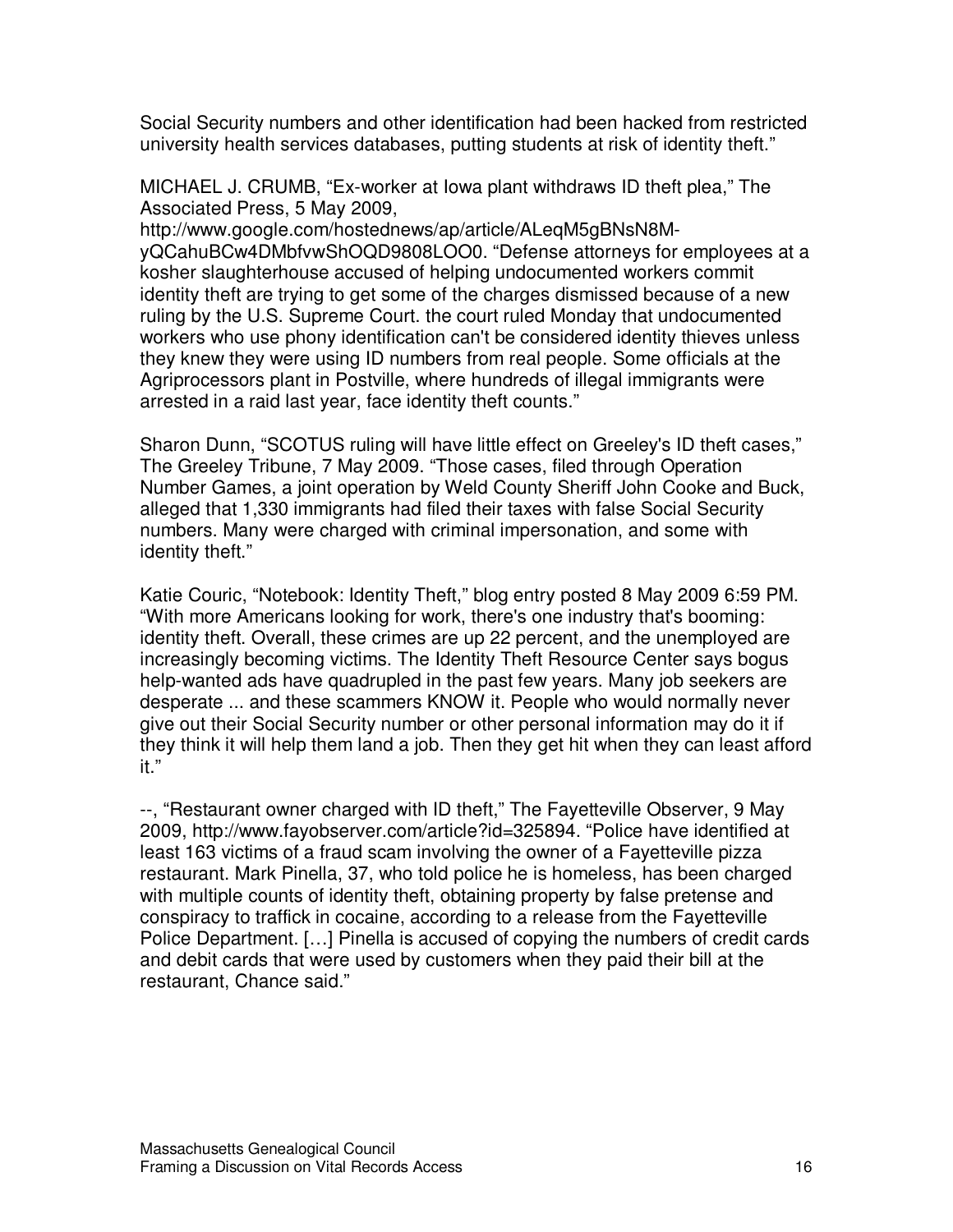#### VITAL RECORDS FRAUDULANTLY OBTAINED

Anemona Hartocollis, "Dozens of Blank Birth Certificates Are Stolen From City Records Office," New York Times, 24 April 2009,

http://www.nytimes.com/2009/04/25/nyregion/25records.html. "The city's Department of Health and Mental Hygiene discovered that 49 blank birth certificates were missing in March […] The department has assigned new management to oversee the office, and will add surveillance cameras and record-tracking systems, Ms. Scaperotti said." The theft is alleged to have involved a health department worker and two others.

#### VITAL RECORDS USED FOR MEDICAL/HEALTH RESEARCH

Heather May, "Utah Researchers Link Autism to Breech Births," The Salt Lake Tribune, 27 April 2009, viewed 9 May 2009 at http://www.sltrib.com/news/ci\_12220683. The researchers "came to the study's conclusions by analyzing the birth certificates of 132 Utah 8-year-olds who were diagnosed with autism in 2002. Those records were compared to 13,200 Utah children without the diagnosis."

#### MASSACHUSETTS LAW

William Francis Galvin, Secretary of the Commonwealth, A Guide to Massachusetts Public Records Law (Boston, Mass., March 2009), 50 pp.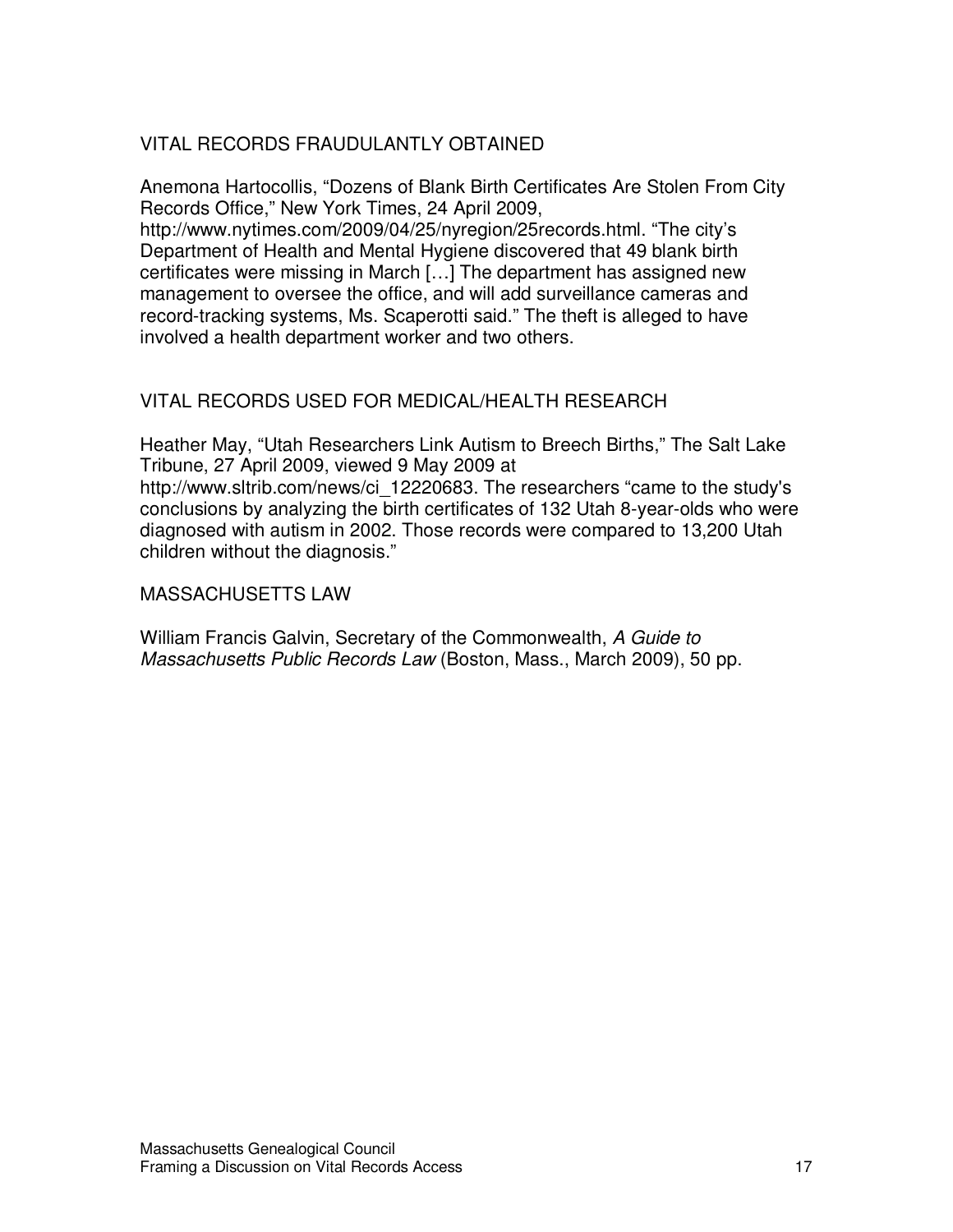### Appendix C: Organizations Concerned about Records Access

There are many different interest groups involved in this discussion in addition to genealogists.

NATIONAL ASSOCIATION OF PUBLIC HEALTH STATISTICS AND INFORMATION SYSTEMS

NAPHSIS unites the information systems technology people from vital records offices throughout the U.S. and its territories. Based in Washington, DC, it has committees working directly with federal government committees on records issues. In addition, NAPHSIS holds annual conferences.

Web page home: http://www.naphsis.org

Web page providing links to all state-level vital records offices with online presences: http://www.naphsis.org/index.asp?bid=1010

Web page providing educational presentations from national conferences: http://www.naphsis.org/index.asp?bid=941

NATIONAL ASSOCIATION OF COUNTY RECORDERS, ELECTION OFFICIALS AND CLERKS.

NACRC is the national organization that unites record keepers from the local level.

Web homepage: http://www.nacrc.org

SOCIETY OF PROFESSIONAL JOURNALISTS

Journalists support open government records and open government meetings because both are necessary for their work. This group's mission statement includes the support of first amendment rights.

Web home page: http://www.spj.org